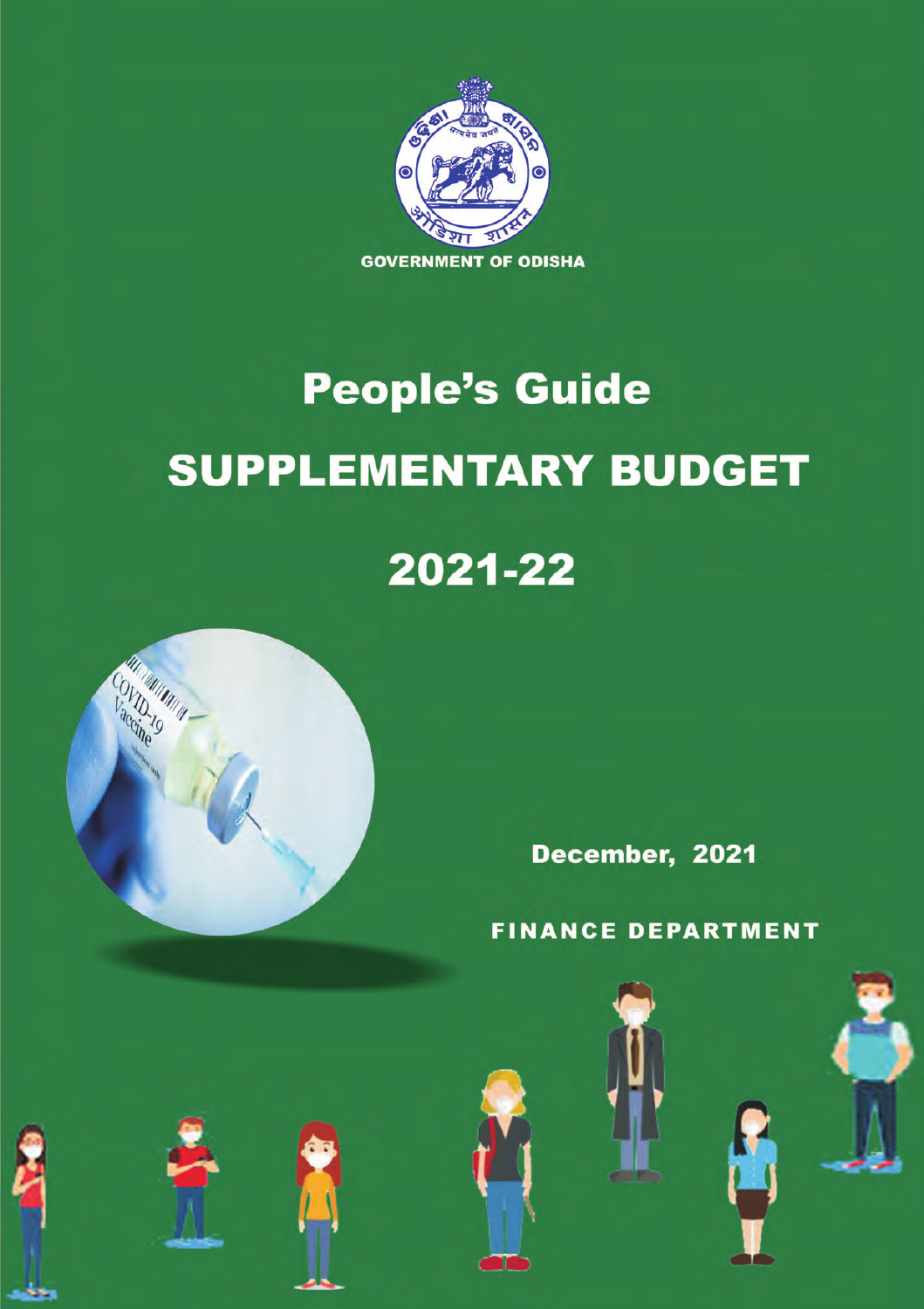# **Supplementary Budget Overview**

The intent of the Supplementary Budget, 2021-22 is to fulfill the requirement of funds for public welfare and developmental activities in the State mainly through reallocation of available resources and receipt of tied-up resources from various sources. This will induce to generate additional demand and eliminate supply constraints in the State economy.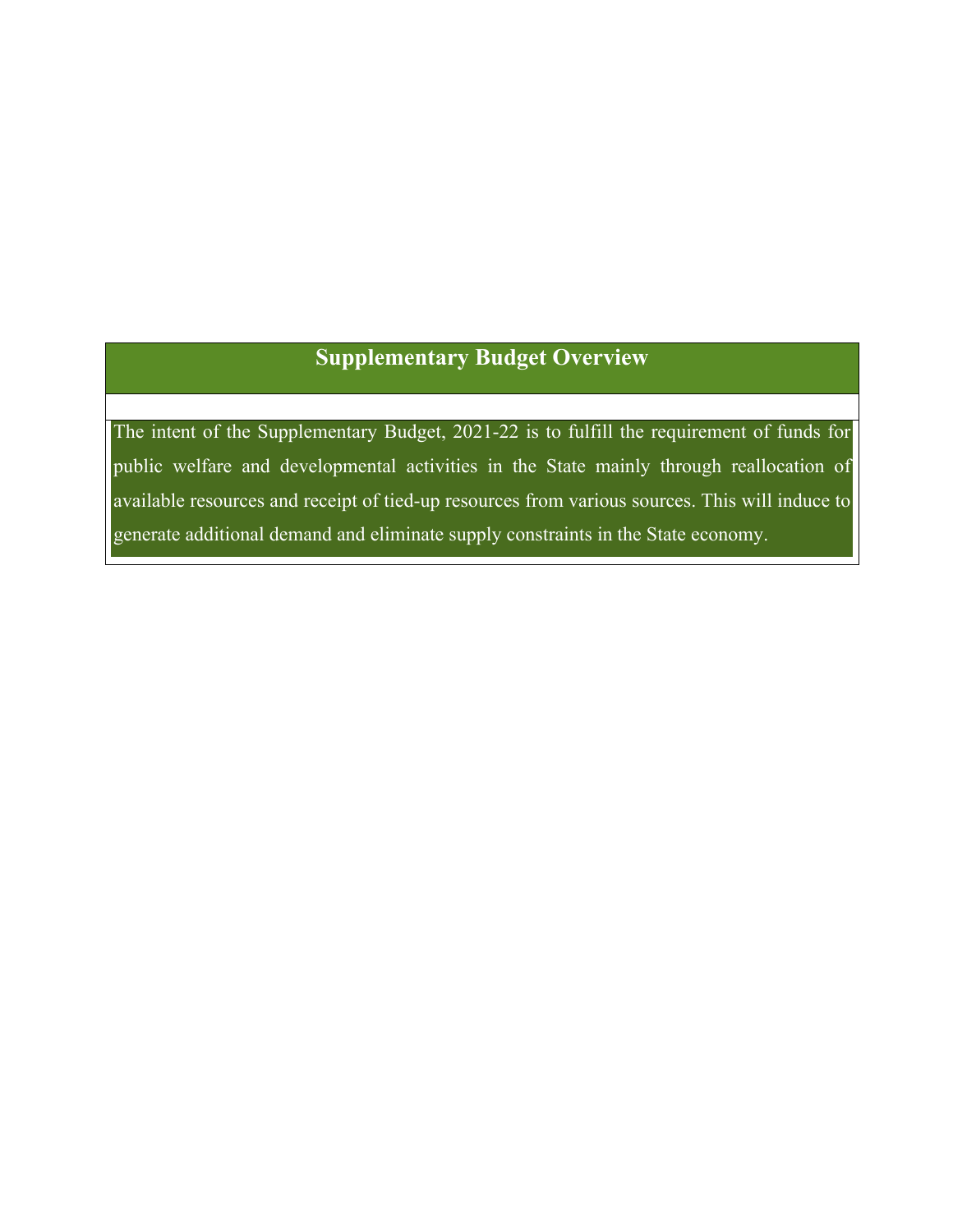# **CONTENTS**

| Sl. No | <b>Topic</b>                                                    | Page No        |
|--------|-----------------------------------------------------------------|----------------|
|        |                                                                 |                |
| 1      | Backdrop                                                        | $\mathbf{1}$   |
| 2      | State's Success in Managing COVID-19 Crisis                     | 1              |
| 3      | Context                                                         | $\overline{2}$ |
| 4      | Annual Budget 2021-22                                           | $\overline{2}$ |
| 5      | The Need for the Supplementary Budget                           | 4              |
| 6      | FRBM Stipulation on Number of Supplementary Budget              | 5              |
| 7      | Supplementary Statement of Expenditure, 2021-22                 | 5              |
| 8      | Focus of the Supplementary Budget                               | 6              |
| 9      | Financing the Supplementary Budget                              | 6              |
| 10     | Provisions for Programme Expenditure and Priority Sectors       | 7              |
| 11     | Broad sectoral outlay for Programme Expenditure                 | 8              |
| 12     | Provision for Non-Programme Expenditure                         | 12             |
| 13     | Department-wise Net Provision in 2021-22 (BE) and Supplementary | 12             |
| 14     | Fiscal Prudence and Supplementary Budget, 2021-22               | 13             |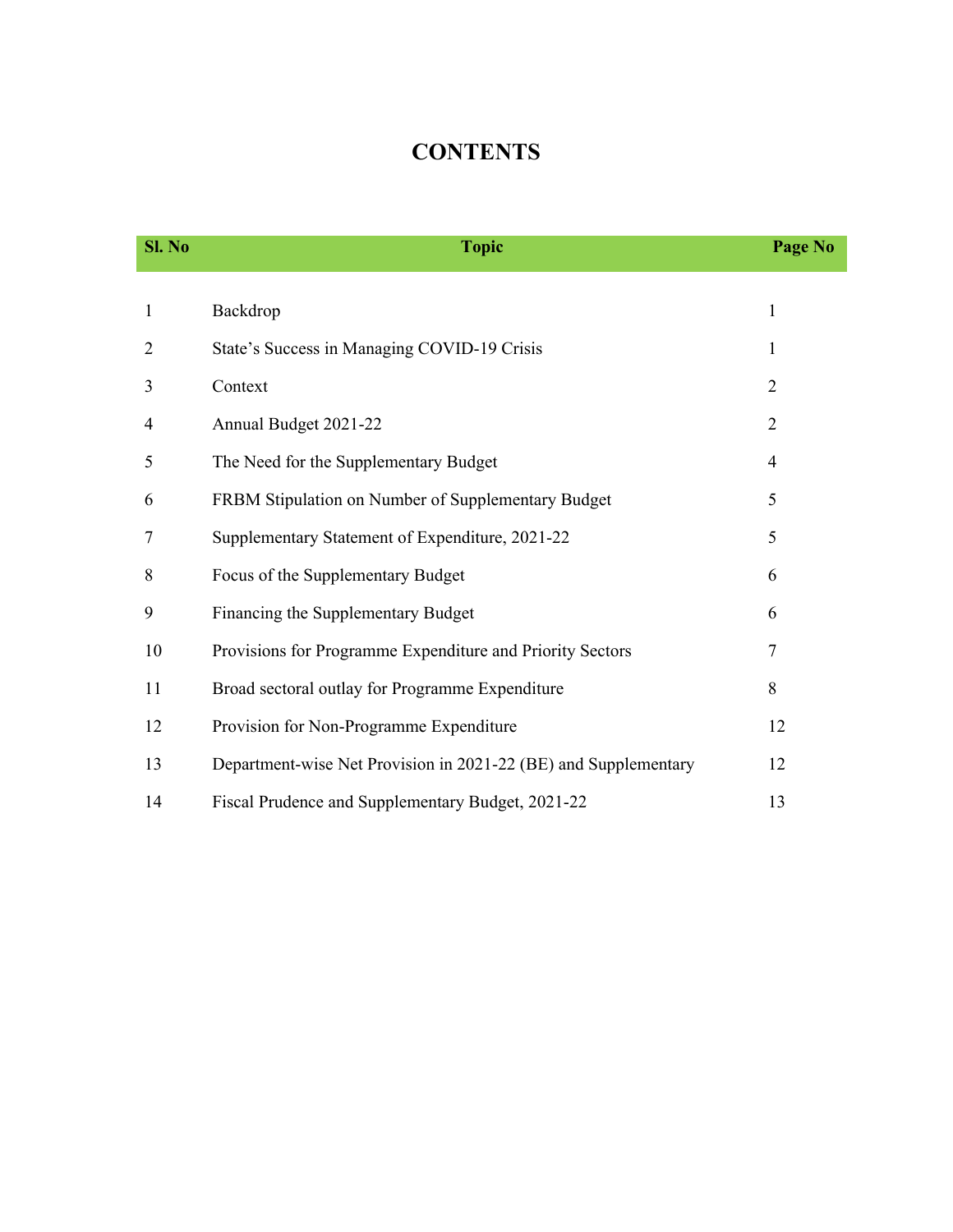# **LIST OF CHARTS**

| Sl. No         | <b>Title</b>                                                                                                       | Page No |
|----------------|--------------------------------------------------------------------------------------------------------------------|---------|
| -1             | Chart 1: Covid-19 Recovery Rate and Mortality Rate of World, India, and<br>Odisha as on $25^{\rm h}$ November 2021 | 2       |
| 2              | Chart 2: Rupees Comes from and Rupees Goes to in FY 2021-22 (BE)                                                   |         |
| 3              | Chart 3: Allocation in Supplementary Budget 2021-22 (by category)                                                  | 6       |
| $\overline{4}$ | Chart 4: Share (%) of Top 5 Departments in Programme Expenditure                                                   |         |

# **LIST OF TABLES**

| Sl. No         | <b>Title</b>                                                         | Page No |
|----------------|----------------------------------------------------------------------|---------|
|                | Table 1: Department-wise Allocation in 2021-22 (BE)                  | 3       |
| 2              | Table 2: Allocation in Supplementary Budget 2021-22 (by category)    |         |
| 3              | Table 3: Financing the Supplementary Budget 2021-22                  |         |
| $\overline{4}$ | Table 5: Department-wise Allocation in Supplementary Budget, 2021-22 | 13      |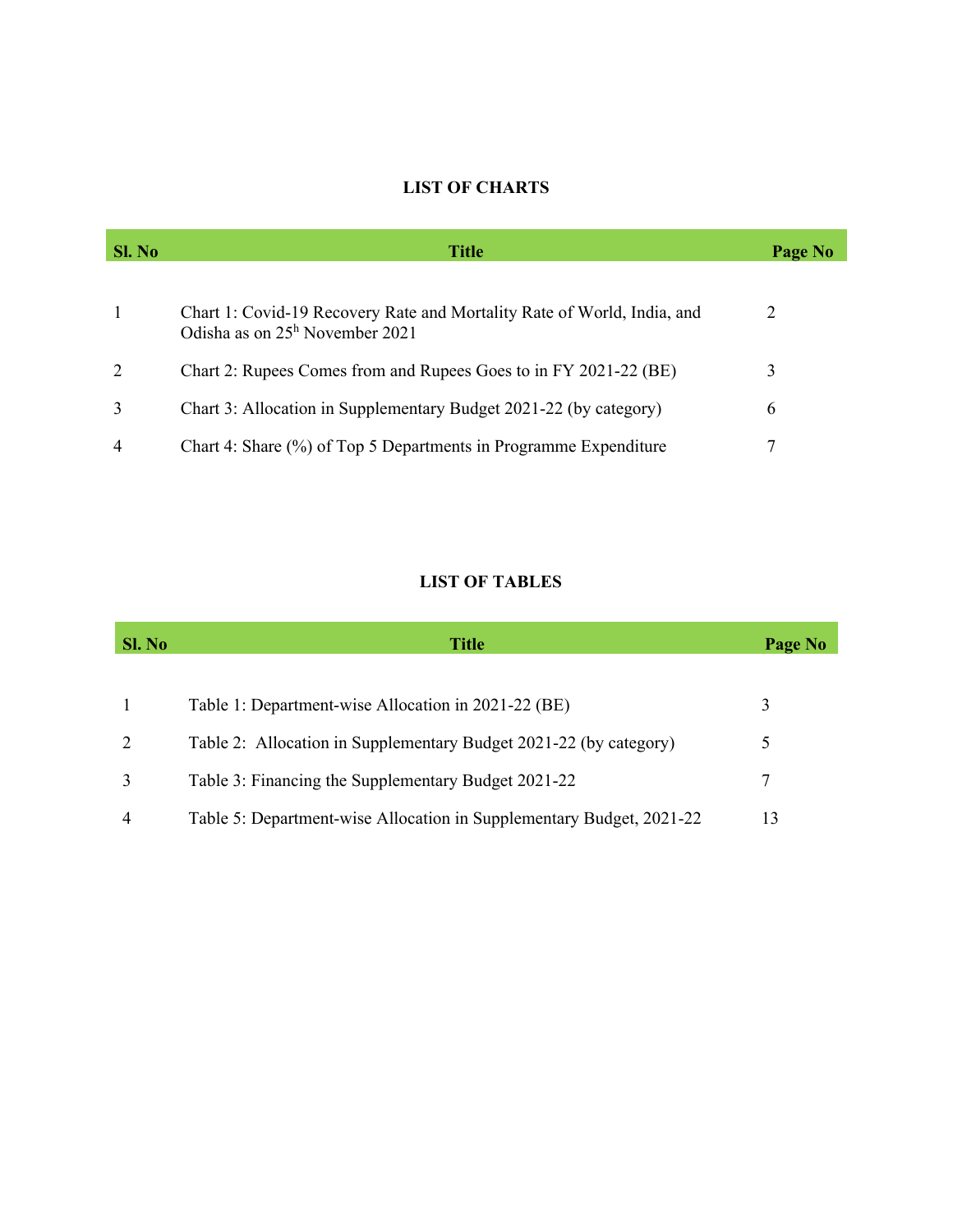# **1. Backdrop**

The global economy is held hostage by COVID-19 over the last two years. To save life as well as the livelihood from the clutches of the virus, speedier and equitable access to vaccines remained the only hope. Improved vaccination and reduced infections have materially reduced mortality. This has boosted Peoples' confidence. While it is heartening to note that the economy is gradually getting back on its feet after a devastating second wave, recovery has progressed unevenly. However, it is yet to cover a lot of ground before it gets broad-based. Supply-side constraints and consequential inflation risk are the major limiting factors reversing the pandemic-induced setback. Keeping in view the needs & expectations of the people, the State has reinforced the need to spend on physical and social infrastructure including education, health, innovation and digitization which are not only welfare-enhancing but also growth-inducing. Further, the State has been dwelling upon good quality public expenditure helps crowding-in private investment and alleviating critical supply constraints. Additionally, the State has taken several initiatives under the 5T Charter and Mo Sarkar for strengthening the Public Services Delivery and modernization of the revenue administration.

# **2. State's Success in Managing COVID-19 Crisis**

2.1 Odisha was the first state to separate COVID care from regular health care facilities. The State's strategy for the Covid-19 response was mostly based on the five thematic areas: (i) early preparation and stringent control measures; (ii) effective governance and evidence-based decision making; (iii) enhanced surveillance, testing and treatment measures; (iv) supporting and encouraging healthcare and frontline workers involved in Covid response; and (v) effective roll-out of vaccination. The State's experience in disaster management helped in tackling the COVID-19 pandemic quite efficiently. Effective governance in collaboration with Panchayati Raj Institutions and community-based response strategy enabled the resilient state to contain the spread of the virus.

2.2 The state has laid down a strong governance framework for quick decision making and dedicated teams to ensure social distancing, capacity building, containment strategy, isolation and treatment, and awareness campaigns. An article published on WHO's website, '**From governance to community resilience Odisha's response to COVID-19**,' praises the effective governance and community-based strategies employed by the state, saying the same helped keep its caseload low. Fighting coronavirus pandemic, the Odisha way, a story to tell is depicted in the following charts.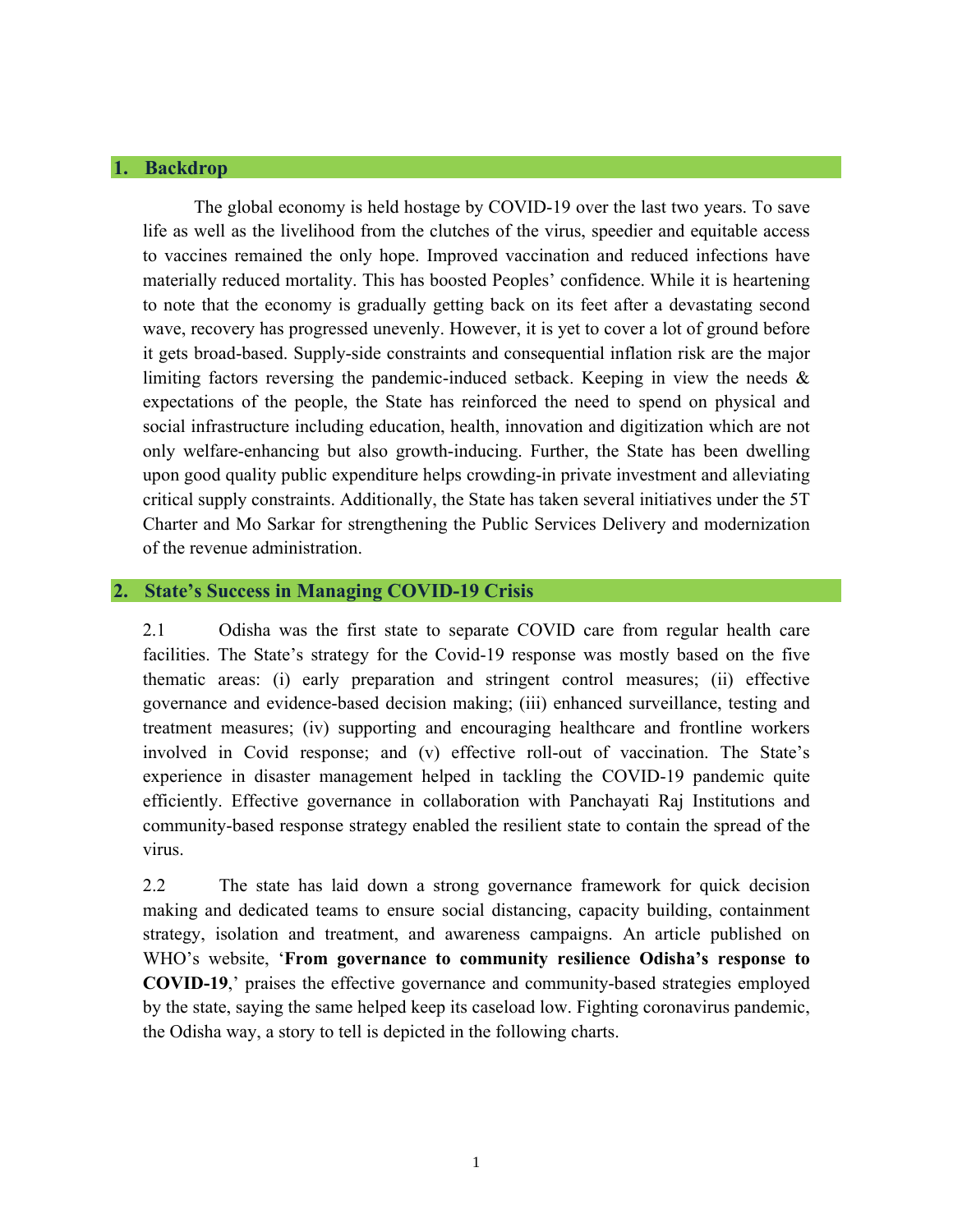

# **Chart 1: Covid-19 Recovery Rate and Mortality Rate of World, India, and Odisha as on 25h November 2021**

# **3. Context**

3.1 The Annual Budget for the financial year 2021-22 for ₹1,70,000 crore with a capital outlay of ₹25,788 crore was presented in the Odisha Legislative Assembly on  $22<sup>nd</sup>$ February, 2021. The Budget was prepared in a situation when the impact of COVID first wave had subsided and recovery of State economy was in envisioned with GSDP growth assumed to surpass National GDP growth. The transformational budget had laid down the plan of building a "**New Odisha**". Although COVID management remained the priority, the budget also focused on revamping the health care – through upgradation of existing facilities and building new state-of-art medical infrastructure, skill development, boosting tourism, transforming rural and urban Odisha.

3.2 However, the COVID second wave threatened to disrupt the development agenda set in the Annual Budget. The State had to go for COVID related lockdown. COVID care facilities were set up with partnership with private sector, testing and surveillance were ramped up with the objective of "Every Life is Precious for us". Besides, taking the experience of the first wave, the major economic activities were allowed to continue following the COVID protocol to ensure minimum impact of the lockdown on economy and livelihoods.

3.3 Though the second COVID wave was much more severe in nature, through effective COVID management as well governance, the impact on lives, livelihood and the economy could be kept at the minimum level. State Government support for various livelihood activities including agriculture & allied activities and MSME sector could ensure continuance of the economic activities at a near normal level. However, the new initiatives, packages and commitments taken up post annual budget necessitate alignment of the budget to the changed needs and priorities. The Supplementary Statement of Expenditure, 2021-22 primarily aims at addressing the new priorities through own revenue generation and adjustment in the Annual Budget 2021-22.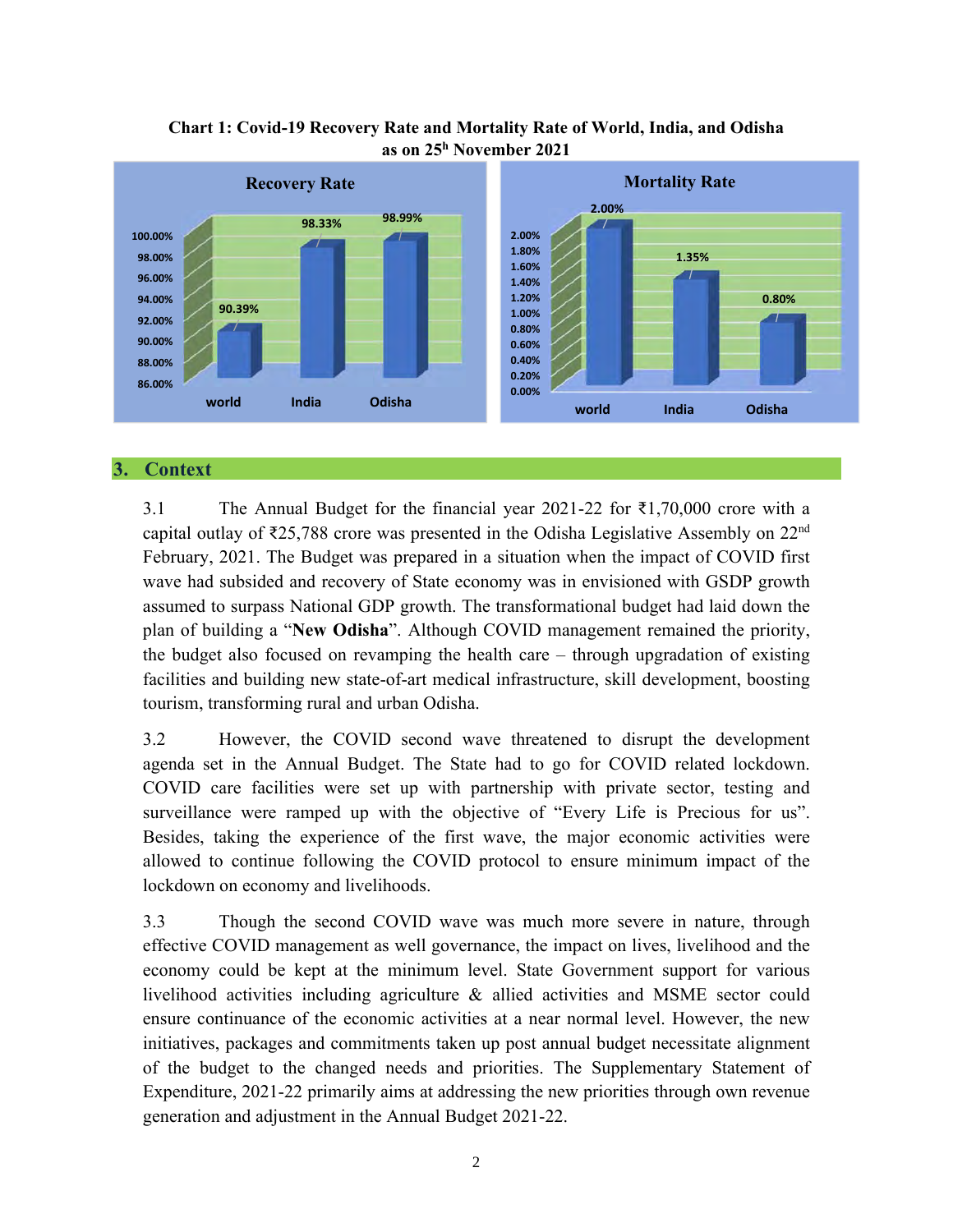# **4. Annual Budget 2021-22**

The sources of funds (Receipts) and uses of funds (Expenditures) of the Annual Budget 2021-22 are given below in separate charts:



**Chart 2: Rupees comes from and Rupees goes to in FY 2021-22 (BE)**

The Department wise allocation in the Annual Budget 2021-22 is given below: **Table 1: Department-wise Allocation in 2021-22 (BE)** *(₹ in crore)*

| D.<br>No.      | <b>Department</b>                                                                                          | <b>Administrative</b><br><b>Expenditure</b> | <b>Programme</b><br><b>Expenditure</b> | <b>Transfer</b><br>from the<br><b>State</b> | <b>Disaster</b><br><b>Response</b><br>Fund | <b>Grand</b><br><b>Total</b> |
|----------------|------------------------------------------------------------------------------------------------------------|---------------------------------------------|----------------------------------------|---------------------------------------------|--------------------------------------------|------------------------------|
| 1              | Home Department                                                                                            | 5,054.66                                    | 793.30                                 |                                             |                                            | 5,847.96                     |
| $\overline{2}$ | General Administration and<br><b>Public Grievance Department</b>                                           | 276.89                                      | 194.17                                 |                                             |                                            | 471.06                       |
| 3              | <b>Revenue and Disaster</b><br>Management Department                                                       | 1,053.81                                    | 225.00                                 |                                             |                                            | 1,278.81                     |
| $\overline{4}$ | Law Department                                                                                             | 459.28                                      | 31.75                                  |                                             |                                            | 491.03                       |
| 5              | <b>Finance Department</b>                                                                                  | 52,546.14                                   | 1,300.00                               |                                             |                                            | 53,846.14                    |
| 6              | <b>Commerce Department</b>                                                                                 | 75.01                                       | 47.31                                  |                                             |                                            | 122.32                       |
| 7              | <b>Works Department</b>                                                                                    | 1,711.70                                    | 4,875.00                               |                                             |                                            | 6,586.70                     |
| 8              | <b>Odisha Legislative Assembly</b>                                                                         | 122.69                                      |                                        |                                             |                                            | 122.69                       |
| 9              | Food Supplies and Consumer<br>Welfare Department                                                           | 83.48                                       | 1,014.20                               |                                             |                                            | 1,097.68                     |
| 10             | <b>School and Mass Education</b><br>Department                                                             | 11,295.54                                   | 6,984.28                               |                                             |                                            | 18,279.82                    |
| 11             | Scheduled Tribes & Scheduled<br>Castes Development, Minorities<br>& Backward Classes Welfare<br>Department | 895.39                                      | 2,710.81                               |                                             |                                            | 3,606.20                     |
| 12             | Health and Family Welfare<br>Department                                                                    | 2,926.41                                    | 6,237.85                               |                                             |                                            | 9,164.26                     |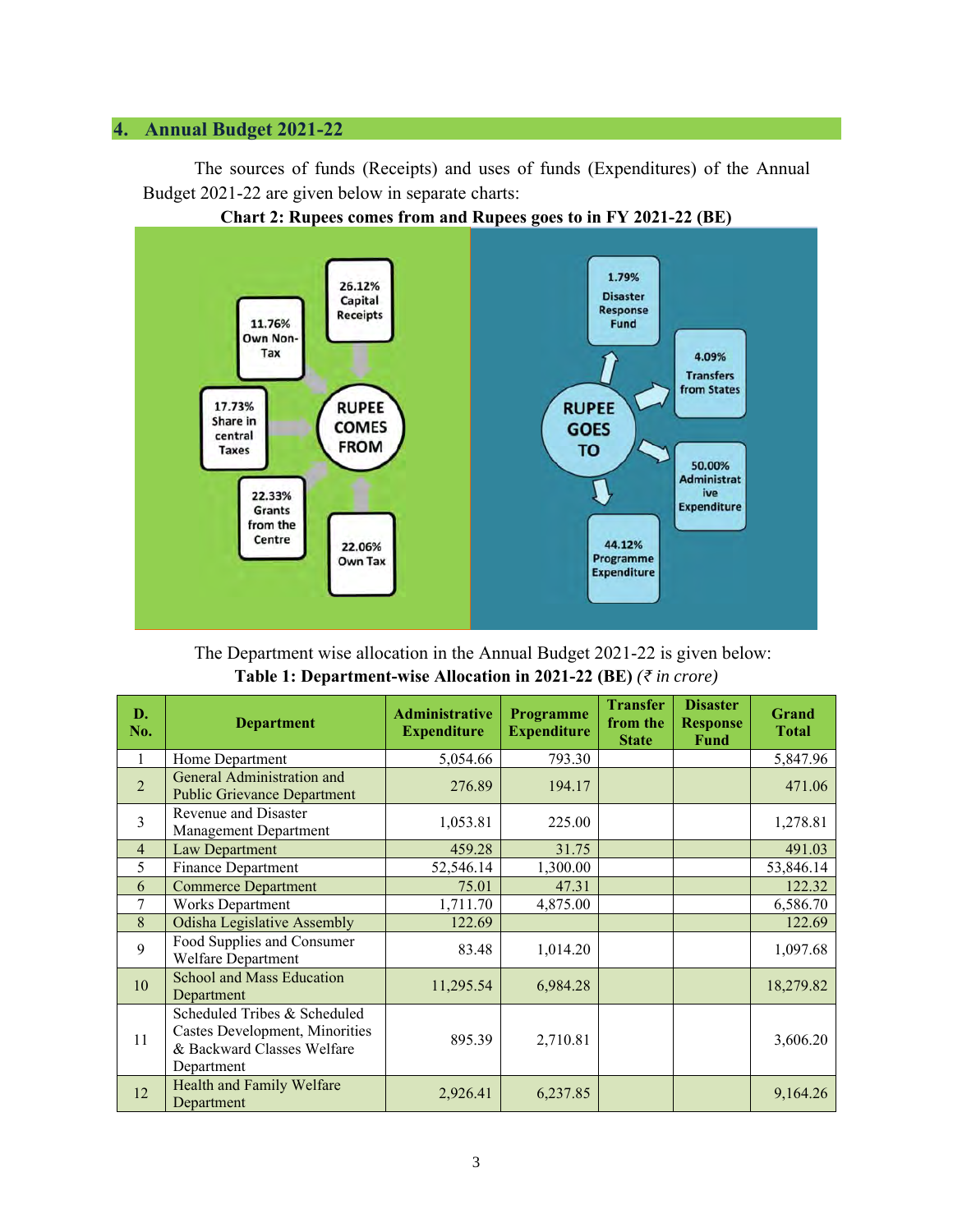| D.<br>No.       | <b>Department</b>                                                        | <b>Administrative</b><br><b>Expenditure</b> | Programme<br><b>Expenditure</b> | <b>Transfer</b><br>from the<br><b>State</b> | <b>Disaster</b><br><b>Response</b><br><b>Fund</b> | Grand<br><b>Total</b> |
|-----------------|--------------------------------------------------------------------------|---------------------------------------------|---------------------------------|---------------------------------------------|---------------------------------------------------|-----------------------|
| 13              | Housing and Urban<br>Development Department                              | 687.15                                      | 2,748.83                        | 2,366.60                                    |                                                   | 5,802.58              |
| 14              | Labour & Employees' State<br><b>Insurance Department</b>                 | 108.56                                      | 90.00                           |                                             |                                                   | 198.56                |
| 15              | Sports & Youth Services<br>Department                                    | 35.29                                       | 370.00                          |                                             |                                                   | 405.29                |
| 16              | Planning and Convergence<br>Department                                   | 47.32                                       | 1,420.34                        |                                             |                                                   | 1,467.66              |
| 17              | Panchayati Raj and Drinking<br>Water Department                          | 528.71                                      | 14,688.43                       | 4,583.40                                    |                                                   | 19,800.54             |
| 18              | <b>Public Grievances and Pension</b><br><b>Administration Department</b> | 2.07                                        |                                 |                                             |                                                   | 2.07                  |
| 19              | <b>Industries Department</b>                                             | 5.64                                        | 400.00                          |                                             |                                                   | 405.64                |
| 20              | <b>Water Resources Department</b>                                        | 1,355.01                                    | 6,911.84                        |                                             |                                                   | 8,266.85              |
| 21              | <b>Transport Department</b>                                              | 107.07                                      | 732.51                          |                                             |                                                   | 839.58                |
| 22              | Forest & Environment<br>Department                                       | 501.87                                      | 486.87                          |                                             |                                                   | 988.74                |
| 23              | Department of Agriculture and<br>Farmers' Empowerment                    | 933.11                                      | 4,785.66                        |                                             |                                                   | 5,718.77              |
| 24              | Steel & Mines Department                                                 | 62.37                                       | 72.32                           |                                             |                                                   | 134.69                |
| 25              | Information & Public Relations<br>Department                             | 56.59                                       | 50.00                           |                                             |                                                   | 106.59                |
| 26              | <b>Excise Department</b>                                                 | 108.88                                      | 20.00                           |                                             |                                                   | 128.88                |
| 27              | Science & Technology<br>Department                                       | 10.30                                       | 53.00                           |                                             |                                                   | 63.30                 |
| 28              | <b>Rural Development Department</b>                                      | 1,335.49                                    | 4,153.60                        |                                             |                                                   | 5,489.09              |
| 29              | Parliamentary Affairs<br>Department                                      | 63.15                                       | 12.04                           |                                             |                                                   | 75.19                 |
| 30              | <b>Energy Department</b>                                                 | 35.88                                       | 1,763.00                        |                                             |                                                   | 1,798.88              |
| 31              | Handlooms, Textiles &<br>Handicrafts Department                          | 62.91                                       | 100.00                          |                                             |                                                   | 162.91                |
| 32              | <b>Tourism Department</b>                                                | 15.23                                       | 485.08                          |                                             |                                                   | 500.31                |
| 33              | Fisheries & Animal Resources<br>Development Department                   | 442.71                                      | 972.68                          |                                             |                                                   | 1,415.39              |
| 34              | <b>Co-Operation Department</b>                                           | 141.27                                      | 1,500.00                        |                                             |                                                   | 1,641.27              |
| $\overline{35}$ | <b>Public Enterprises Department</b>                                     | 3.78                                        | $\overline{5.00}$               |                                             |                                                   | 8.78                  |
| 36              | Department of Women & Child<br><b>Development and Mission</b><br>Shakti  | 25.13                                       | 3,880.62                        |                                             |                                                   | 3,905.75              |
| 37              | Electronics & Information<br><b>Technology Department</b>                | 5.73                                        | 193.25                          |                                             |                                                   | 198.98                |
| 38              | <b>Higher Education Department</b>                                       | 1,258.02                                    | 1,158.61                        |                                             |                                                   | 2,416.63              |
| 39              | Skill Development & Technical<br><b>Education Department</b>             | 365.00                                      | 299.04                          |                                             |                                                   | 664.04                |
| 40              | Micro, Small & Medium<br><b>Enterprises Department</b>                   | 65.42                                       | 400.00                          |                                             |                                                   | 465.42                |
| 41              | Social Security & Empowerment<br>of Persons with Disability              | 68.04                                       | 2,699.11                        |                                             |                                                   | 2,767.15              |
| 42              | <b>Disaster Management</b>                                               | 29.37                                       | 31.00                           |                                             | 3,050.00                                          | 3,110.37              |
| 43              | Odia Language, Literature and<br><b>Culture Department</b>               | 31.92                                       | 103.50                          |                                             |                                                   | 135.42                |
|                 | <b>Grand Total</b>                                                       | 85,000.00                                   | 75,000.00                       | 6,950.00                                    | 3,050.00                                          | 170,000.00            |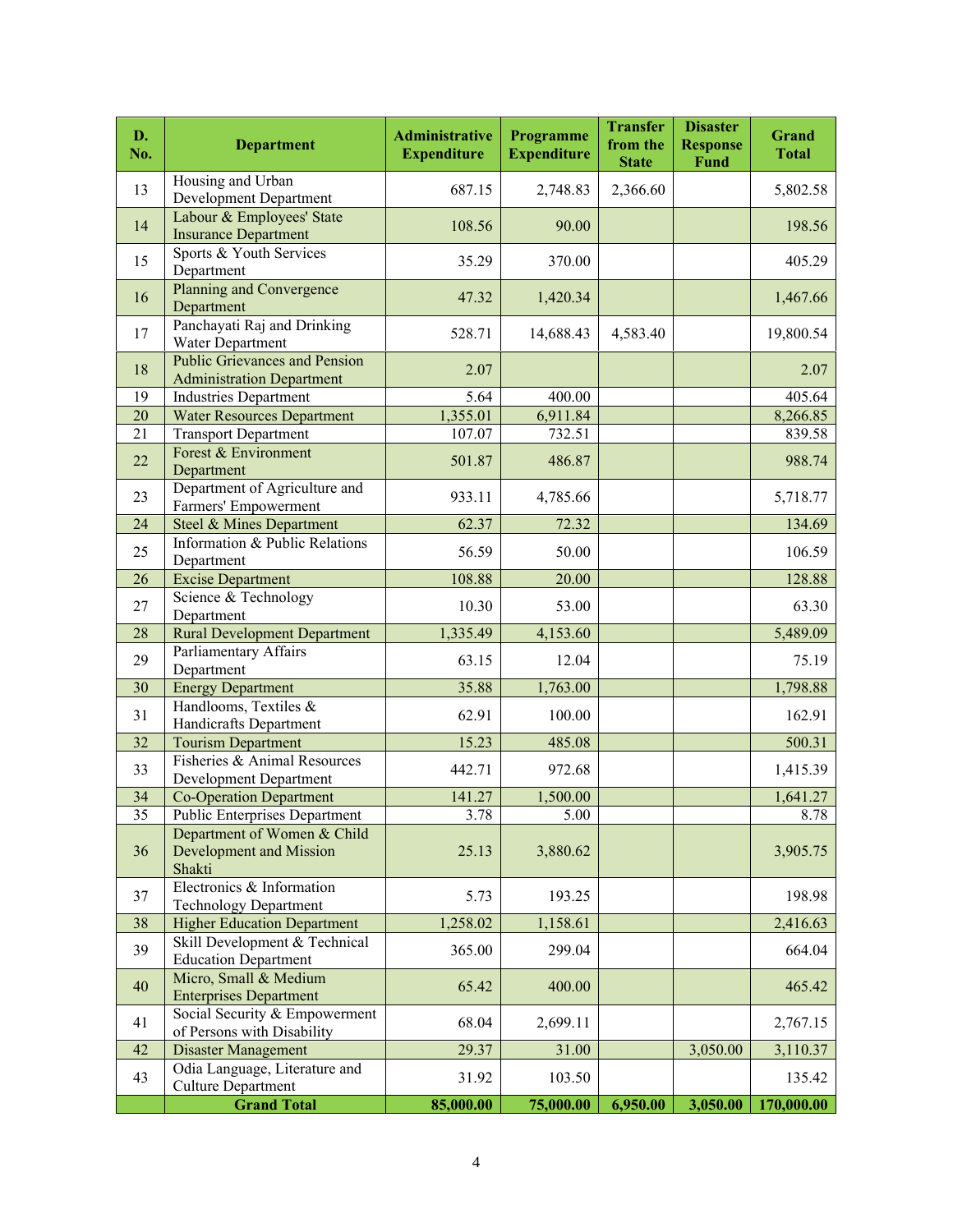# **5. The Need for the Supplementary Budget**

Keeping in view the needs & expectations of the people in a welfare State, the Supplementary Budget is aimed at fulfilling the requirement of funds for public welfare and developmental activities in the State mainly through reallocation of available resources and receipt of tied-up resources from various sources. The following circumstances necessitated Supplementary provision: -

- i) Additional requirement of funds for completion of the important ongoing projects under state sector.
- ii) Post Budget announcements like packages related to COVID victims, Financial support to different category of people.
- iii) Revised procedure for release of funds under the Centrally Sponsored Schemes (CSS) vide Office Memorandum No. F. No1 (13) PFMS/ FCD/ 2020 dated 23.03.2021.
- iv) Additional requirement for ongoing Central Sector and Centrally Sponsored Schemes and new CSS Schemes launched by Government of India.
- v) Recoupment of advance taken from Odisha Contingency Fund.
- vi) Accounting adjustment under different Demands.

# **6. FRBM Stipulation on Number of Supplementary Budget**

Section-8 (5) of Odisha Fiscal Responsibility and Budget Management Act, 2005 (FRBM Act) stipulates that not more than one Supplementary Statement of Expenditure shall be presented in one financial year. Provided that where expenditure has been made by taking advance from the Odisha Contingency Fund, special supplementary statements of expenditure shall be presented in course of the year exclusively for the purpose of recoupment of such advance.

# **7. Supplementary Statement of Expenditure, 2021-22**

The Supplementary Statement of Expenditure, 2021-22 for  $\overline{\xi}19,833$  crore was presented in the Legislative Assembly on 1<sup>st</sup> December, 2021 by Hon'ble Finance Minister Sri Niranjan Pujari. The Supplementary provision of ₹19,833 crore comprises of ₹4,577 crore towards Administrative Expenditure, ₹1,682 crore towards Disaster Management Funds, ₹6 crore towards Transfer to Local Bodies and ₹13,568 crore towards Programme Expenditure. The broad break-up of the Supplementary Budget is as below:

|  | Table 2: Allocation in Supplementary Budget 2021-22 (by category) ( $\bar{\tau}$ in crore) |
|--|--------------------------------------------------------------------------------------------|
|  |                                                                                            |

| <b>Category of Expenditure</b> | <b>Provision</b> |
|--------------------------------|------------------|
| Administrative Expenditure     |                  |
| Programme Expenditure          | 13,568           |
| Disaster Response Funds        | 1,68             |
| Transfers from State           |                  |
| Total                          |                  |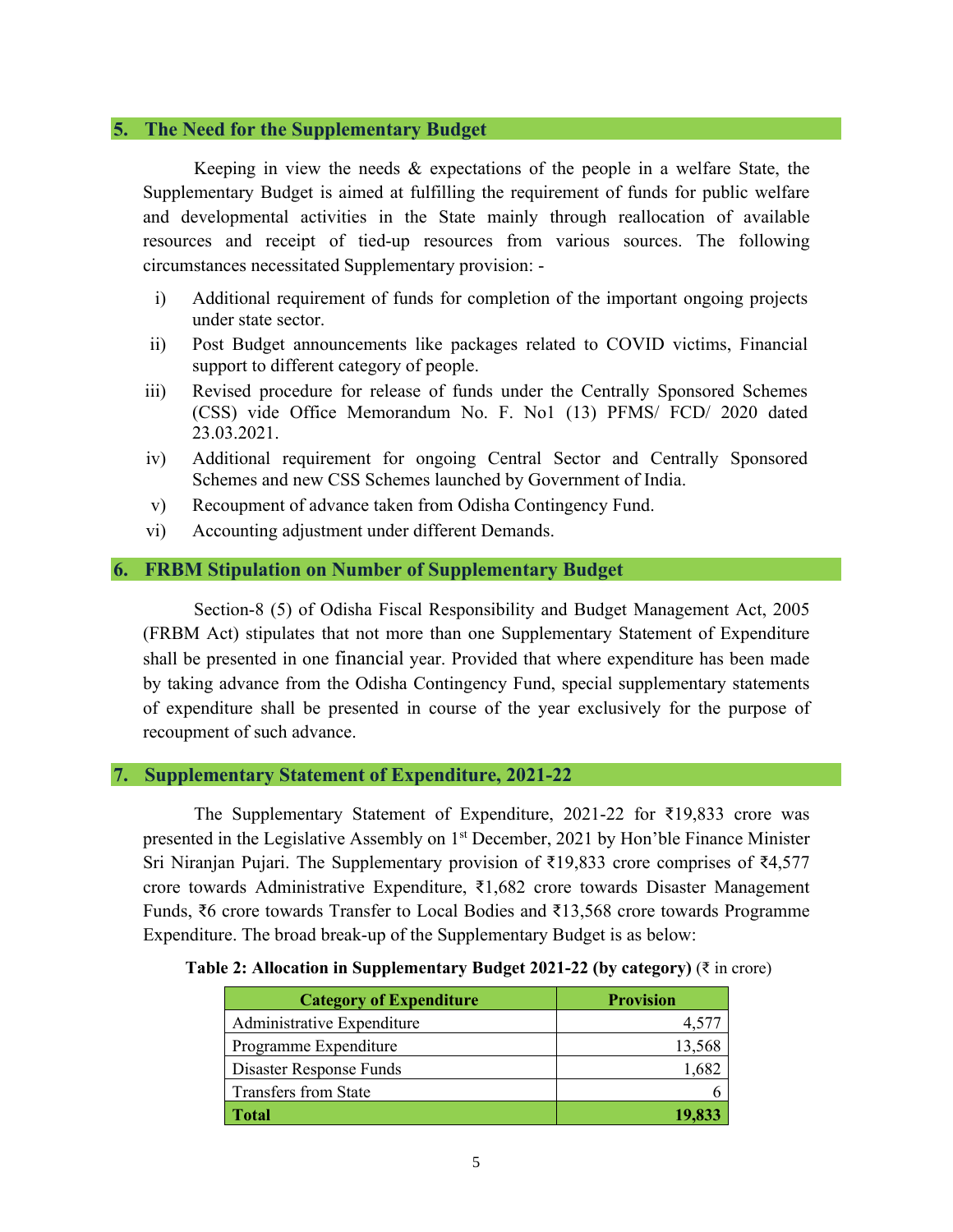

### **Chart 3: Allocation in Supplementary Budget 2021-22 (by category)**

# **8. Focus of the Supplementary Budget**

The primary focus of the Supplementary Budget, 2021-22 is COVID response related to health, food & social security, livelihoods, employment generation etc. Besides, to boost the domestic demand and revival of the state economy, the Supplementary Budget not only recognizes the volume of state spending but also its multiplier effect through efficient & effective utilization, completion of projects & schemes to deliver the benefit of people. The packages announced by Hon'ble Chief Minister like Covid-19 warrior special assistance, Handloom, Textile & Handicraft sector, MSME sector, Mission Shakti etc have been fully funded.

Along with this, the size of the current year's Supplementary Budget is about 11.67% of the 2021-22(BE), The outlay for Programme Expenditure constitutes about 68.41% of the total Supplementary provision.

# **9. Financing the Supplementary Budget**

The allocations under Administrative Expenditure and Transfers to Local Bodies are to be financed against adjustment and surrender. Allocation under Disaster Management Funds to be financed against year-end balance and anticipated receipts from NDRF. The Supplementary provision of ₹13,568 crore under Programme Expenditure is to be financed by tied up resources to the extent of  $\bar{\tau}6,137$  crore, and through additional collection of own revenue to the extent of  $\overline{z}7,431$  crore. Higher collection from mining sector is the primary contributor to higher State's own revenue.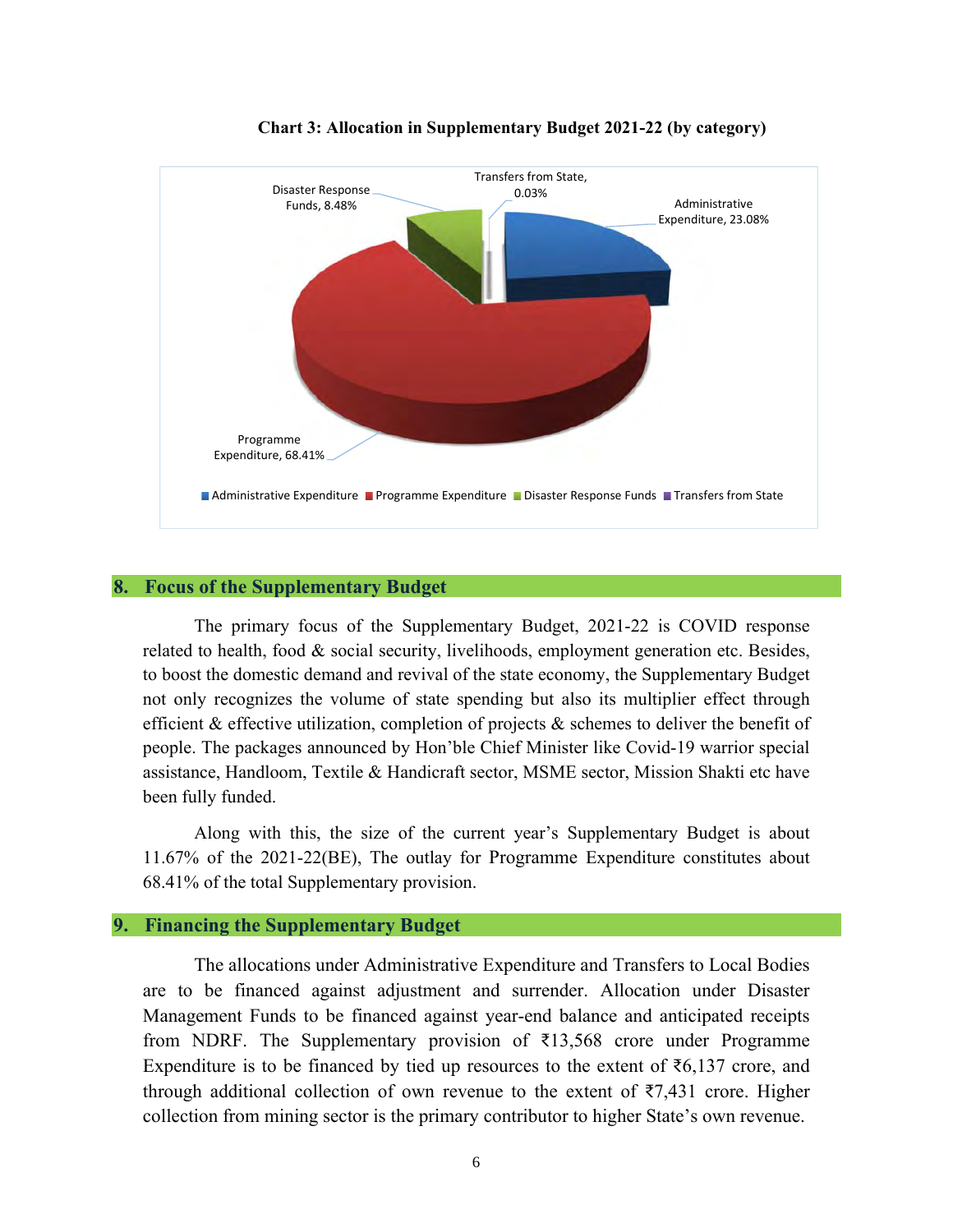| <b>Allocation</b>                           |        | <b>Source of Financing</b>           |        |  |
|---------------------------------------------|--------|--------------------------------------|--------|--|
| 19,833<br>Total Supplementary (i+ii+iii+iv) |        | <b>Total Resources (i+ii+iii+iv)</b> | 19,833 |  |
| Administrative Expenditure<br>(i)           | 4,577  | Adjustments/ surrenders of<br>(i)    | 4,577  |  |
|                                             |        | Expenditure                          |        |  |
| (ii) Disaster Management Funds              | 1,682  | (ii) Year-end balance under SDRMF    | 1,682  |  |
| (iii) Transfers to Local Bodies             | 6      | (iii) Adjustments of Expenditure     | 6      |  |
| (iv) Programme Expenditure                  | 13,568 | (iv) Tied up & Own resources $(a+b)$ | 13,568 |  |
|                                             |        | (a) Tied up resources                | 6,137  |  |
|                                             |        | (b) Own Revenue                      | 7,431  |  |

# **Table 3: Financing the Supplementary Budget 2021-22** (₹ in crore)

# **10. Provisions for Programme Expenditure and Priority Sectors**

The outlay for Programme Expenditure mainly focuses on Social and Economic sectors. Out of the total outlay of ₹13,568 crore under Programme Expenditure, ₹3,576 crore (26.36%) is allocated for Panchayati Raj & Drinking Water, ₹2,038.16 crore (15.02%) is allocated for Health and Family Welfare,  $\overline{51,134.98}$  crore (8.37%) is allocated for Food Supplies & Consumer Welfare, ₹2141.53 crore (15.78%) is allocated for Energy, and ₹1073.67 crore (7.91%) for School and Mass Education. Allocation for Energy sector include ₹2039.69 crore towards conversion of loan and interest of GRIDCO to equity, which is a cashless transaction.



**Chart 4: Share (%) of Top 5 Departments in Programme Expenditure**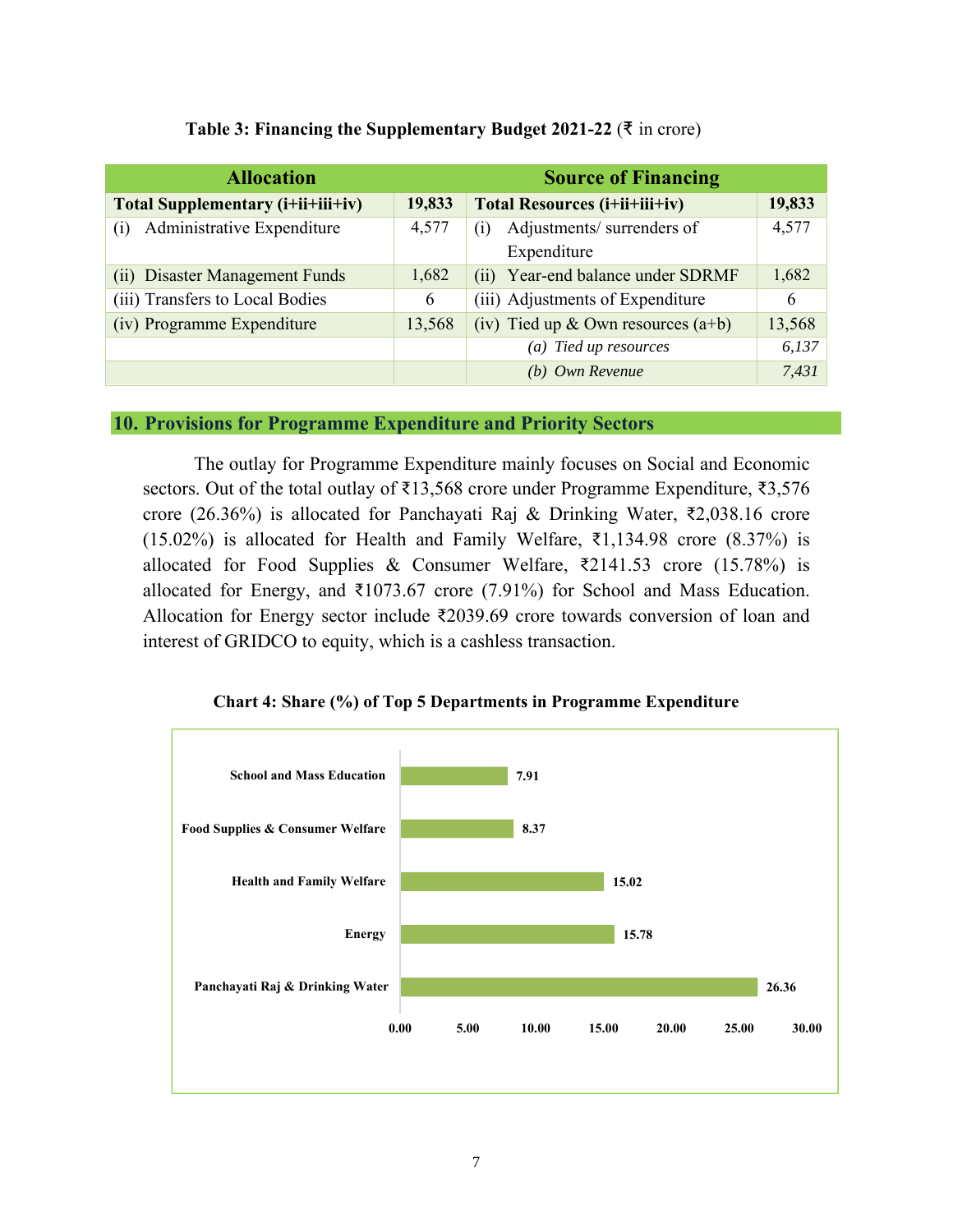# **11. Broad sectoral outlay for Programme Expenditure:**

|                                   | A: Farmers' Welfare & Food Security                                                                                                                                                                                                                                                                                                                                                                                                                                                                                                                                                                                                                                                                                                                                                                                                                                                                                                                                                                                                                                                                                                                |
|-----------------------------------|----------------------------------------------------------------------------------------------------------------------------------------------------------------------------------------------------------------------------------------------------------------------------------------------------------------------------------------------------------------------------------------------------------------------------------------------------------------------------------------------------------------------------------------------------------------------------------------------------------------------------------------------------------------------------------------------------------------------------------------------------------------------------------------------------------------------------------------------------------------------------------------------------------------------------------------------------------------------------------------------------------------------------------------------------------------------------------------------------------------------------------------------------|
|                                   | Total ₹2,147 crore has been allocated for irrigation facility, farmers' welfare<br>and food security.<br>For Covid-19 Assistance and Supply of rice to BPL Families, ₹1105.18 crore<br>has been provisioned and $\overline{\xi}$ 11.37 crore is provisioned for Fair Price Shop<br>Automation.<br>₹27.85 crore is provided towards Farmers' Welfare scheme "Krushak<br>Assistance for Livelihood and Income Augmentation" and ₹84.68 crore is<br>provisioned for Crop Production Management.<br>₹18.32 crore is provided towards Village wise plot level analysis of Paddy<br>crop growing areas for Kharif 2021-22 for the 7 pilot districts of Odisha.<br>Allocation of $\bar{\tau}100$ crore is provided towards insurance premium under<br>$\bullet$<br>Pradhan Mantri Fasal Bima Yojana (SS of CSS).<br>₹280.23 crore is proposed towards interest subsidy/ subvention to Farmers.<br>₹11 crore is provided towards Support to OMFED as incentive to Dairy<br>Farmers.<br>₹20 crore under Integrated Development and Management of Fisheries (PM<br>Matsya Sampada Yojana).<br>₹150 crore is provided as equity support to Cooperative Banks. |
|                                   |                                                                                                                                                                                                                                                                                                                                                                                                                                                                                                                                                                                                                                                                                                                                                                                                                                                                                                                                                                                                                                                                                                                                                    |
|                                   | <b>B: Social Security Measures</b>                                                                                                                                                                                                                                                                                                                                                                                                                                                                                                                                                                                                                                                                                                                                                                                                                                                                                                                                                                                                                                                                                                                 |
| <b>MARKA MARKA</b><br><b>NSAP</b> | A sum of ₹584.92 crore is allocated for social security measures.<br>₹215.43 crore is provided towards Madhubabu Pension Yojana.<br>₹365.56 crore is provided towards welfare of vulnerable section of<br>the society under the National Social Assistance Programme<br>(NSAP).<br>₹3.94 crore is provided for rehabilitation of PwDs.                                                                                                                                                                                                                                                                                                                                                                                                                                                                                                                                                                                                                                                                                                                                                                                                             |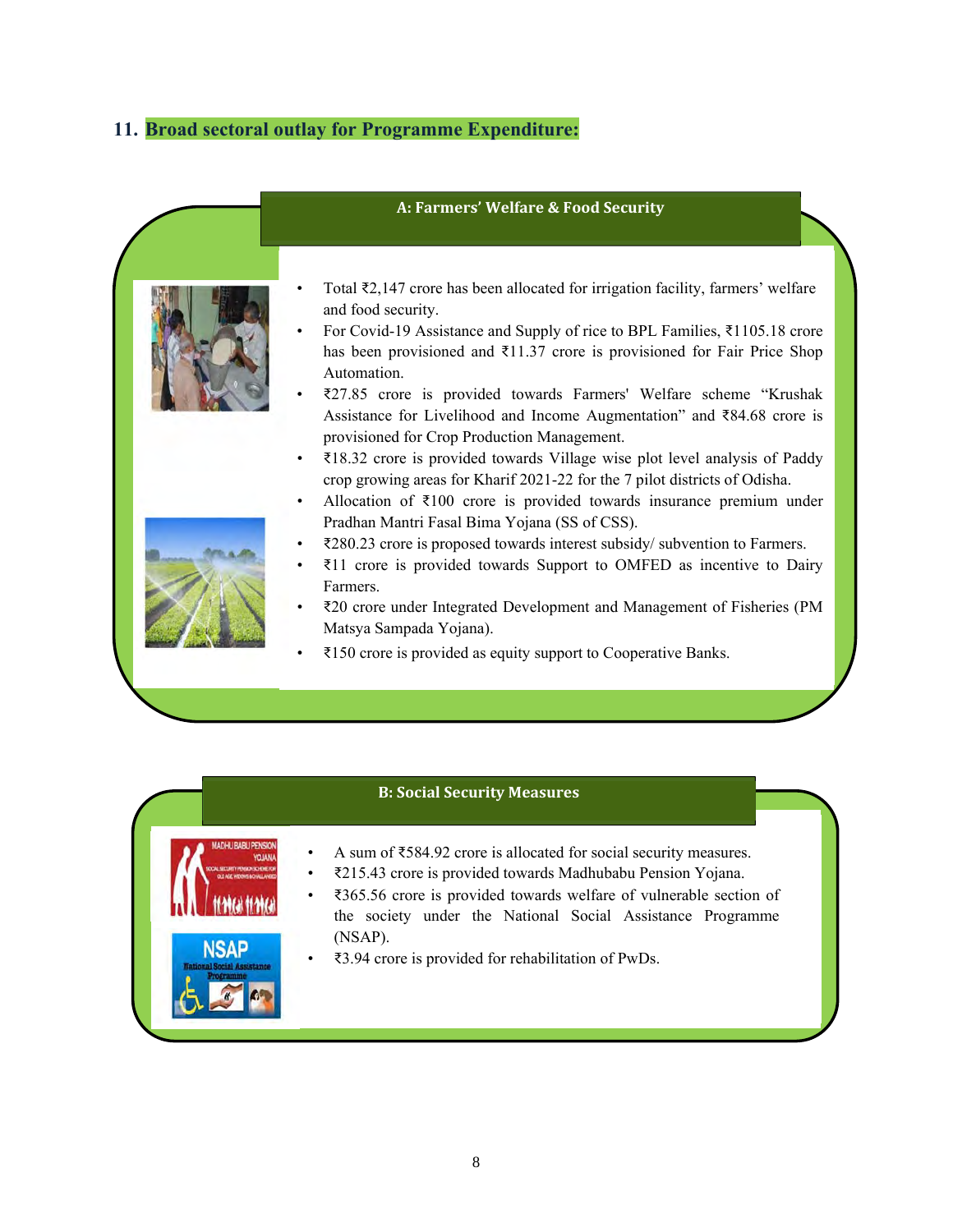# **C: Health Care Facilities**



- For Biju Swasthya Kalyan Yojana ₹498.51 crore has been allocated and ₹25.83 crore has been provisioned for KHUSHI-Distribution of sanitary napkins.
- ₹176.26 crore is provided towards Infrastructure Development of Health Institutions, viz. Primary Health Centres, District Headquarter Hospitals and Medical Colleges.
- ₹907.83 crore is provided towards state share National Health Mission (NHM) and ₹229.55 crore is provided towards the new Centrally Sponsored Scheme 'Pradhan Mantri Atmanirbhar Swasth Bharat Yojana' (PMASBY) under NRHM.

### **D: Empowering Women and Children**

- A total sum of ₹253.07 crore is allocated for empowerment of women and child development.
	- ₹84.5 crore is provided under Mission Shakti Programme.
	- ₹130.81 crore is provided under the scheme State Support to ICDS towards honorarium and allowances to Anganwadi Workers / Helpers and provision for new Gas connection in AWCs.
	- ₹35 crore is provided towards Biju Sishu Surakshya Yojana 'ASHIRBAD' for care and protection of Specially Cared Children whose parents have died during the Covid-19 pandemic.

# **E: ST & SC Development**

- Total ₹134.51 crore allocated for ST & SC Development and Minority & Backward Class Welfare initiatives.
- ₹90.16 crore is provided under the Scheme for Development of Scheduled Caste.
- ₹43.33 crore is provided under the Umbrella Scheme for Education of ST Students.

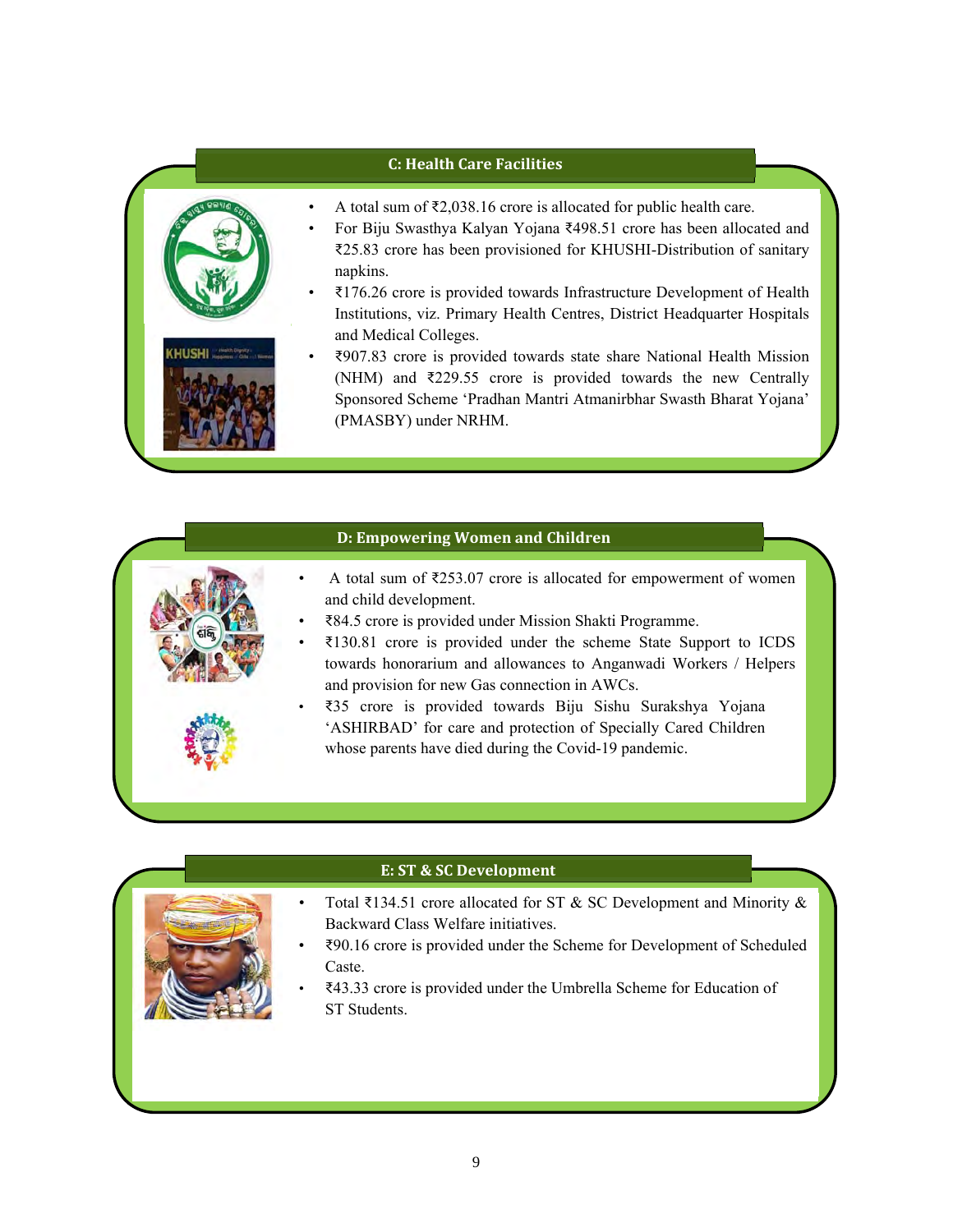# **F: Education, Sports and Skill Development** • Total ₹1,311.17 crore is allocated for education, sports and skill development sector. • ₹887 crore for Mo School Abhiyan • ₹64.59 crore has been provided for Odisha Adarsha Vidyalaya. • ₹37.00 crore for State's Support to MDM and ₹69.49 for Government High Schools have been provided. • ₹23.62 crore is provided towards distribution of laptops to meritorious **ADARSHAL** students under Youth Development Programme (Higher Education Department). • ₹15 crore is provided towards Grants to Non-Government Colleges. • ₹180 crore is provided towards Development & Management of Sports **INSPIRE AND EMPOWER** Infrastructure.

# **G: Rural Development**

- Total allocation of ₹3,911.81 crore for rural housing, wage employment, provision of drinking water and rural infrastructure.
	- $\overline{22,564}$  crore is provided for rural housing through the convergence of PMAY (Gramin) and Biju Pucca Ghar.
	- Proposal of ₹500 crore for material component under MGNREGS and ₹500 crore for Revolving Fund for timely payment of MGNREGA wages.
	- ₹300 crore is provided towards rural connectivity under Biju Setu Yojana (RIDF).

# **H: Urban Development**

- Total allocation of ₹22.53 crore for Urban Development.
- ₹15.00 crore is provided under the Scheme GARIMA-Scheme for safety and dignity of Core Sanitation workers.
- ₹5.53 crore is provided towards Capacity Development, preparation of Detail Project Report (DPR) and major works under the Urban Sewerage Schemes.
- ₹2 crore is provided as Grant to Odisha Water Supply and Sewerage Board.

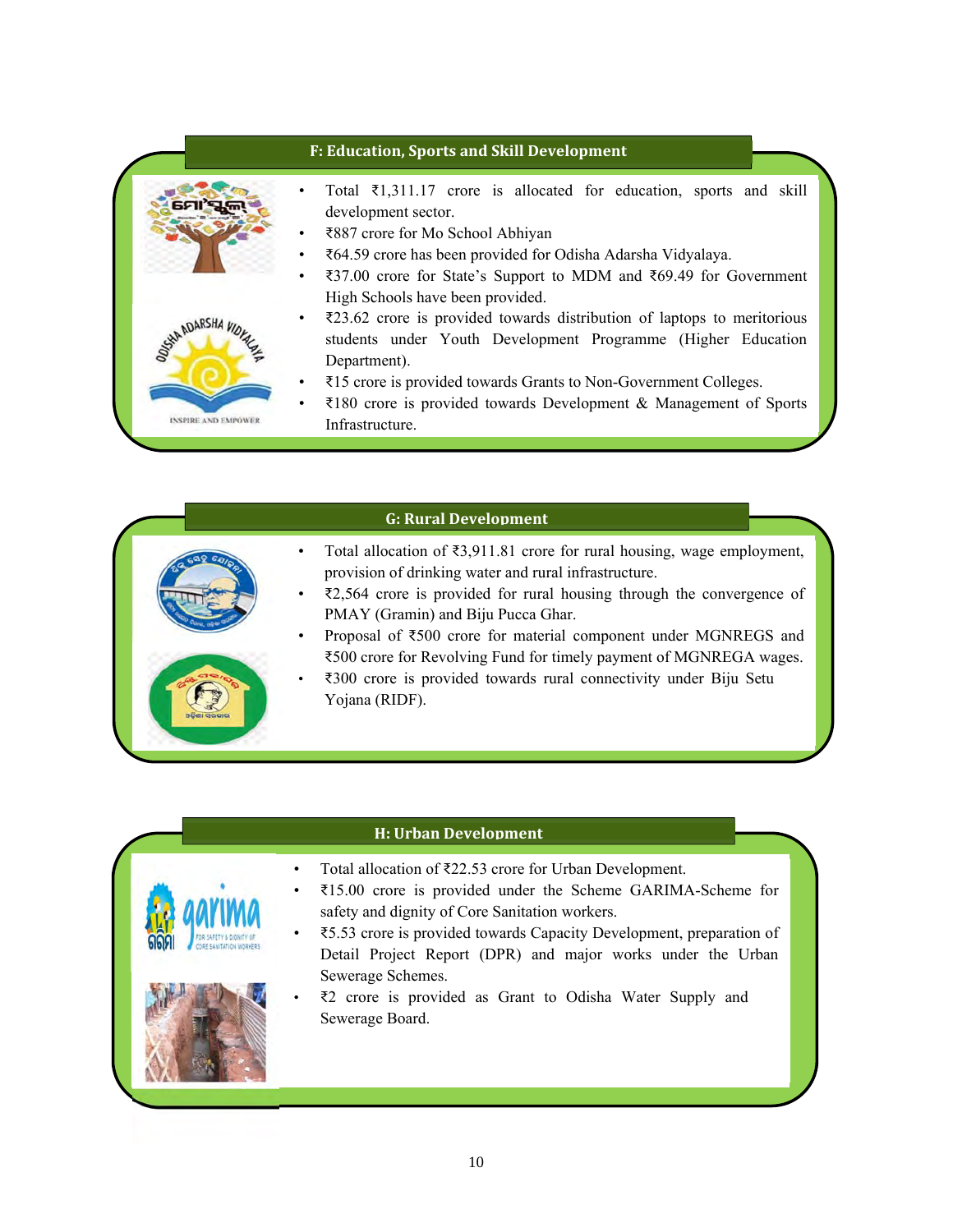# **I: Infrastructure, Energy, IT and R&D**



- Total allocation of ₹2,505.10 crore for Infrastructure, Energy, IT and R&D sectors taken together.
- ₹50 crore is provided towards Construction/Improvement of Roads & Bridges under Central Road Fund.
- ₹30 crore is provided towards Construction of Check Dams/Bridge-cumweirs across the State Primarily on small bridges resting on raft foundation.
- ₹30 crore is provided to OSRTC as financial assistance on account of loss sustained for operation of bus services during COVID-19 pandemic.
- ₹5 crore as subsidy for Implementation of Electric Vehicle Policy.
- ₹40 crore for Construction of Aerodromes (Civil Aviation).
- ₹50 crore for System strengthening for Elephant Corridor
- ₹2,039.69 crore towards Share Capital Investment in GRIDCO.
- ₹40 crore for Rural Electrification under Biju Grama Jyoti.
- ₹40 crore for IT Infrastructure & Connectivity (State Infrastructure for SDC).
- ₹14.73 crore for Implementation of Integrated Minor Mineral Management System (i4MS).
- ₹17 crore towards grants to Central PMU to facilitate e-Governance activities.
- ₹7 crore towards assistance to Odisha Space Applications Centre for scientific research.
- ₹13 crore towards Development of Biotechnology.
- ₹32.58 crore towards Development of Planetariums & Museums.
- ₹12.58 crore towards State Council of Science & Technology including Regional & District Science Centres.

# **J: Promotion of Culture and Tourism**

- Total allocation of ₹114.93 crore for promotion of Culture and Tourism.
- ₹41 crore is provided towards Tourist Information and Publicity.
- ₹41.94 crore for Establishment of Kalamandal.
- ₹24.69 crore is provided for the Directorate of Culture.
- ₹6 crore for Establishment of Model Heritage Village.

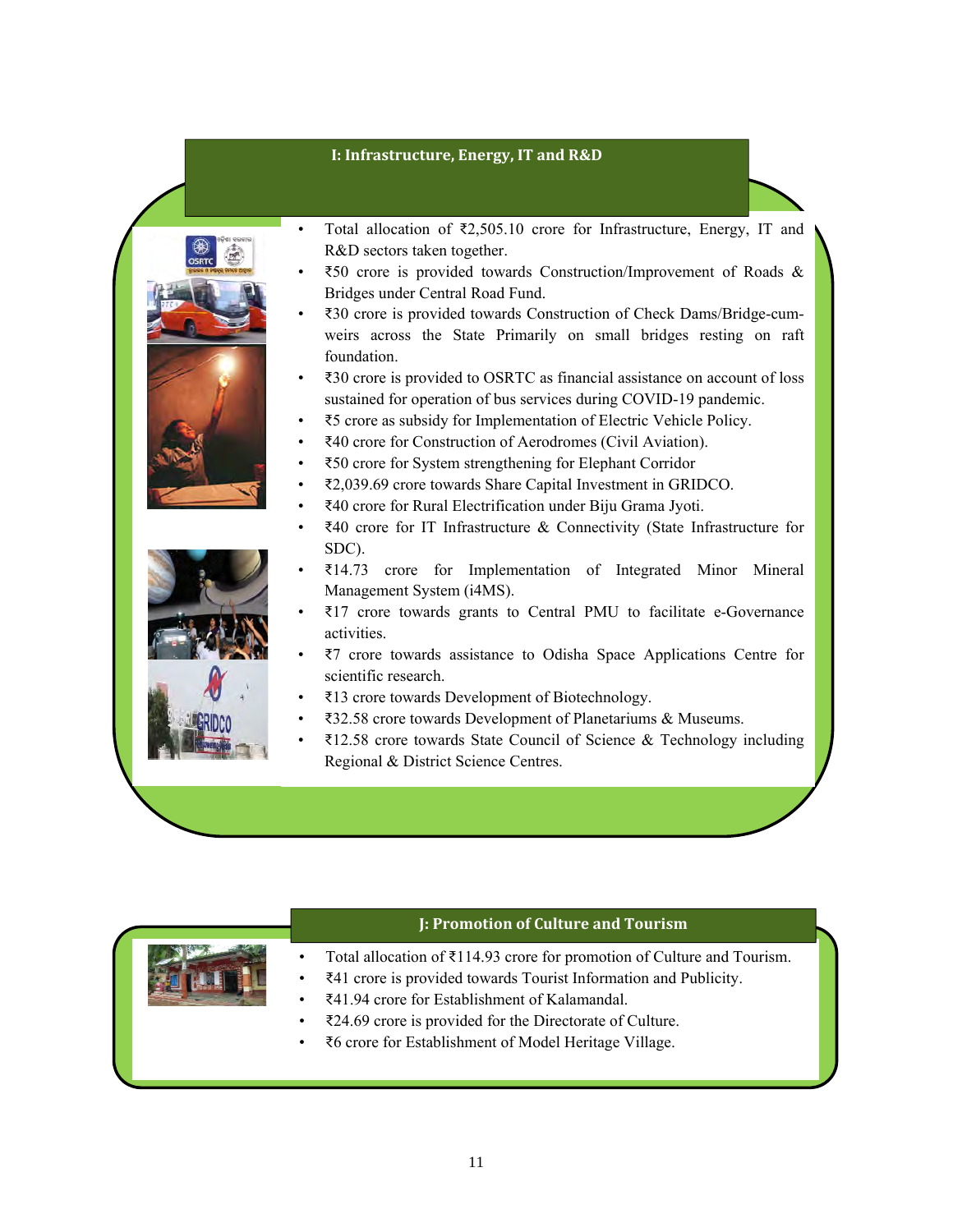# **12. Provision for Non-Programme Expenditure:**

Total outlay of ₹6,265 crore for non-Programme Expenditure includes ₹4,577 crore towards Administrative Expenditure, ₹1,682 crore towards Disaster Management Funds, ₹6 crore towards Transfer to Local Bodies

# **A. Administrative Expenditure:**

- Total outlay for the Administrative Expenditure is ₹4,577crore.
- $\geq$  ₹2000 crore is provided towards transfer to the Consolidated Sinking Fund for amortization of loan as part of the counter-cyclical fiscal policy.
- $\triangleright$  ₹241.35 crore is provided towards 'Repair and Maintenance of Roads & Bridges'.
- $\triangleright$  ₹132.30 crore is provided towards Grants to different Universities under Higher Education Department.
- ₹20.03 crore is provided towards Medical College, Puri.
- ₹15.57 crore is provided towards Remuneration to Atithi Teachers and ₹5.25 crore for Ashram School.
- ₹12.28 crore is provided towards Special Educational Infrastructure.
- ₹5 crore is provided towards conduct of examination by OSSC.
- ₹8.40 crore is provided towards Conduct of Zilla Parishad Election.

### **B. Disaster Response Funds:**

 Additional provision of ₹1,682.40 crore is proposed in the Supplementary Statement of Expenditure, 2021-22 against the differential year-end balance available in State Disaster Response Mitigation Fund.

# **C. Transfers from State:**

 Total of ₹ 5.97 crore is provided towards Transfer to PRIs as per 4th/5th SFC Award in the Supplementary Statement of Expenditure, 2021-22.

# **13. Department-wise Net provision in 2021-22 (BE) and Supplementary**

# **Table 4: Department-wise Allocation in Supplementary Budget, 2021-22**

|               |                                           |              | $(3\overline{5})$ in crore) |
|---------------|-------------------------------------------|--------------|-----------------------------|
| <b>D. No.</b> | <b>Department</b>                         | 2021-22 (BE) | 2021-22 (Suppl.)            |
|               | Home                                      | 5,848        | 551                         |
| 2             | General Administration & Public Grievance | 471          | 100                         |
| 3             | Revenue and Disaster Management           | 1,279        | 56                          |
| 4             | Law                                       | 491          | 36                          |
| 5             | Finance                                   | 53,846       | 2,519                       |
| 6             | Commerce                                  | 122          | 9                           |
|               | Works                                     | 6,587        | 109                         |
| 8             | Odisha Legislative Assembly               | 123          |                             |
| 9             | Food Supplies & Consumer Welfare          | 1,098        | 1,141                       |
| 10            | School and Mass Education                 | 18,280       | 1,605                       |
|               | ST & SC Development, M&BC Welfare         | 3,606        | 197                         |